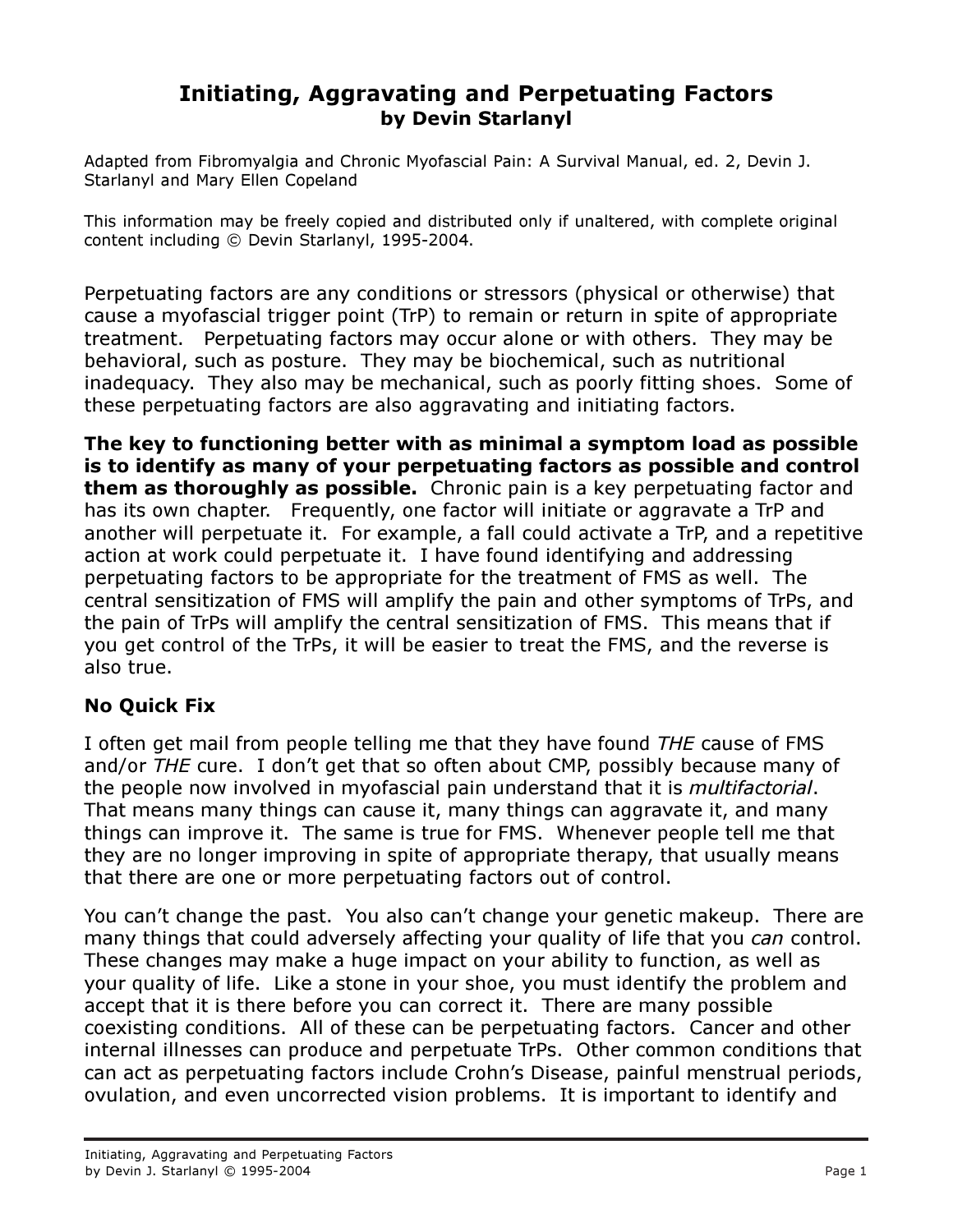control these conditions as much as possible, and in doing so you will limit their ability to worsen FMS and CMP.

# Help Along the Way

When you seek your perpetuating factors, you need not hunt alone. Provide your medical team with specific data concerning your daily routines, including sleep positions, work conditions and family dynamics. If you have a sleeping partner, consult him or her. Ask your health team for assistance in observing your body. They can tell you what to look for. Your doctor must be knowledgeable in ferreting out perpetuating factors so that the right tests can be ordered.

Paradoxical Breathing: This is one of the most common perpetuating factors of both FMS and CMP. It may itself be perpetuated by FMS and specific TrPs. You can change it without spending anything but attention and effort. Paradoxical breathing occurs when your belly flattens as you breathe in and then expands when you breathe out. This is the reverse of healthy breathing. If you are breathing in this shallow manner, you are probably not getting enough oxygen. Monitor your breathing throughout the day and be attentive until you get in the habit of breathing correctly.

Chiari Malformation: Chiari (pronounced Khee–are-ee) Malformation or Chiari Syndrome, occurs when part of the brain, the cerebellar tonsils, extends downward a few extra millimeters and puts pressure on the brain stem and spinal cord. Cervical spinal stenosis is a narrowing of the cervical canal. The spinal cord rests inside the cervical canal, and a congenital narrowing or bony growth can cause excess pressure on the brain. These conditions are not the same as FMS or CFIDS, but they may cause some similar symptoms. The surgery proposed is an incision at the base of the scull to remove some bone and give the brain room. Some doctors believe that patients may have been misdiagnosed as having these conditions, when in fact they have a surgical problem instead.

On the night of March 10, 2000, there was a national television show (20/20) on ABC with Barbara Walters, interviewing some of the doctors who perform this surgery. When questioned, one of these doctors stated that FMS had no known treatment! Neurosurgeon Dr. Michael Rosner of Charlotte, NC, mentioned that a trauma, and even heavy coughing, could trigger narrowing of the spinal canal. (So can any procedure that hyperextends the neck, such as some neck surgery. DJS)

Tight muscles or abnormal posture may cause functional narrowing of the canal. These may be caused by TrPs. Logic tells me that myofascial release of the dural tube with TrP releases of the scalenes and levator scapulae muscles should be accomplished and other perpetuating factors addressed before surgery is even contemplated. Always seek the least invasive procedures possible first. Of course, if an MRI discloses a big cyst (another condition entirely) or a large bony growth causing pressure on the brain, surgery may be required. Medical literature shows that reductions of 1.5 mm or less in the diameter of the spinal canal can come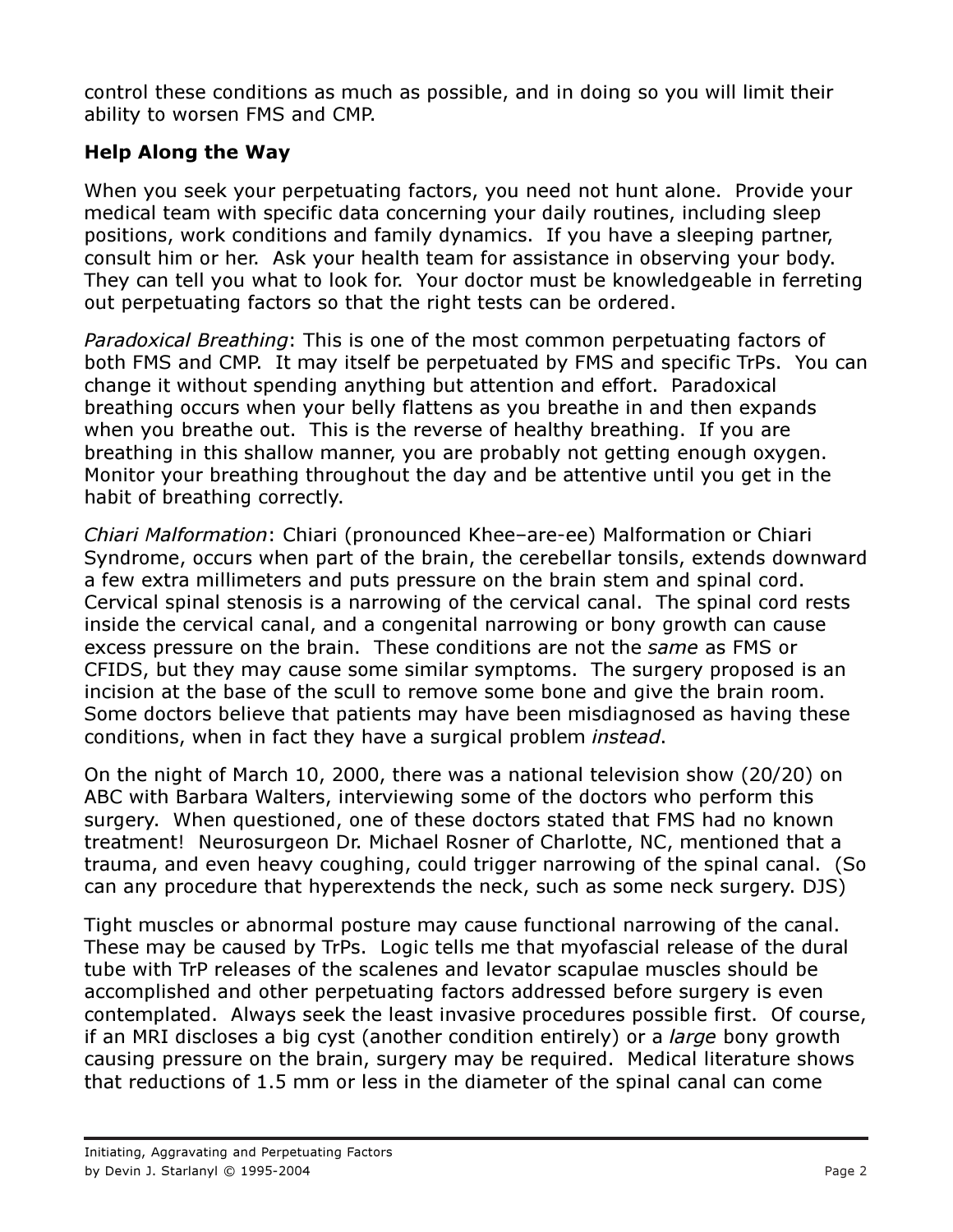from simple changes in posture, such as a rotation in the pelvis (Harrison, Cailliet, Harrison et al. 1999). What can one expect when there may be several areas of the spine rotated in CMP? I have urged surgeons who are performing this operation to investigate the myofascial possibilities and give noninvasive myofascial techniques and craniosacral techniques a try but have never gotten a reply. Think about it. If a bout of heavy coughing can cause this narrowing, isn't it more likely to be caused by a myofascial TrP than a bony outgrowth? The temptation is to go for the "quick fix". Unless you have been misdiagnosed and don't have FMS or CFIDS, this isn't one.

Adhesions: Adhesion means, simply, stuff stuck together. Adhesions often accompany scars and can initiate TrPs. Scars may be like the tip of an iceberg, with extensive myofascial scarring and adhesions beneath. Adhesions may be caused by surgery, infection, conditions such as endometriosis, or trauma. Organs can adhere to other tissue, and your bowels can become obstructed. Surgical treatment of adhesions often results in the reformation of the adhesions. Some types of bodywork can be very effective in breaking up adhesions but can be very painful and must be done carefully on patients with FMS central sensitization.

## Environmental Factors

Pollution: Newspapers and scientific papers are full of accounts on the chemicals now in our environment that are capable of producing illness. Chemical pollutants can be found in everyone. These chemicals resemble or interfere with the hormones, neurotransmitters, growth factors, and other informational substances (Colborn, Smolen and Rolland, 1998) and may affect the immune, neurological, and endocrine systems. We spend increasing amounts of time and effort, as well as finances, to detoxify our bodies, while our environment becomes more polluted. It is vitally important that each of us that each of us does what we can. We must do what we can to heal our environment if we wish to improve our own health.

Allergic Conditions: The neurotransmitter histamine seems implicated as a culprit in FMS and CMP. FMS may worsen during times of high allergic load. "Myofascial TrPs are aggravated by high histamine levels and active allergies" (Simons, Travell and Simons, 1999, p105). FMS allergic response may occur without the typical Immunoglobin E presence, but other immunoglobins may be involved, and other allergic manifestations such as mast cells and eosinophils may occur. Food allergies are common in FMS, and skin testing is unreliable. In some of us, our muscles seem to be the shock organ for the allergies.

Sensory Change: Sensory changes include the change to and from daylight saving time, weather changes such as barometric pressure and temperature fluctuations, dampness, humidity and drafts. If you are hypersensitive to these types of changes, take precautions. Dress defensively in cool environments and avoid drafts — cold plus wind equals TrPs. When your muscles are cool, they contract to generate heat, and the added tension aggravates TrPs. Heat and high humidity can also be a pain perpetuator, especially if you experience swelling.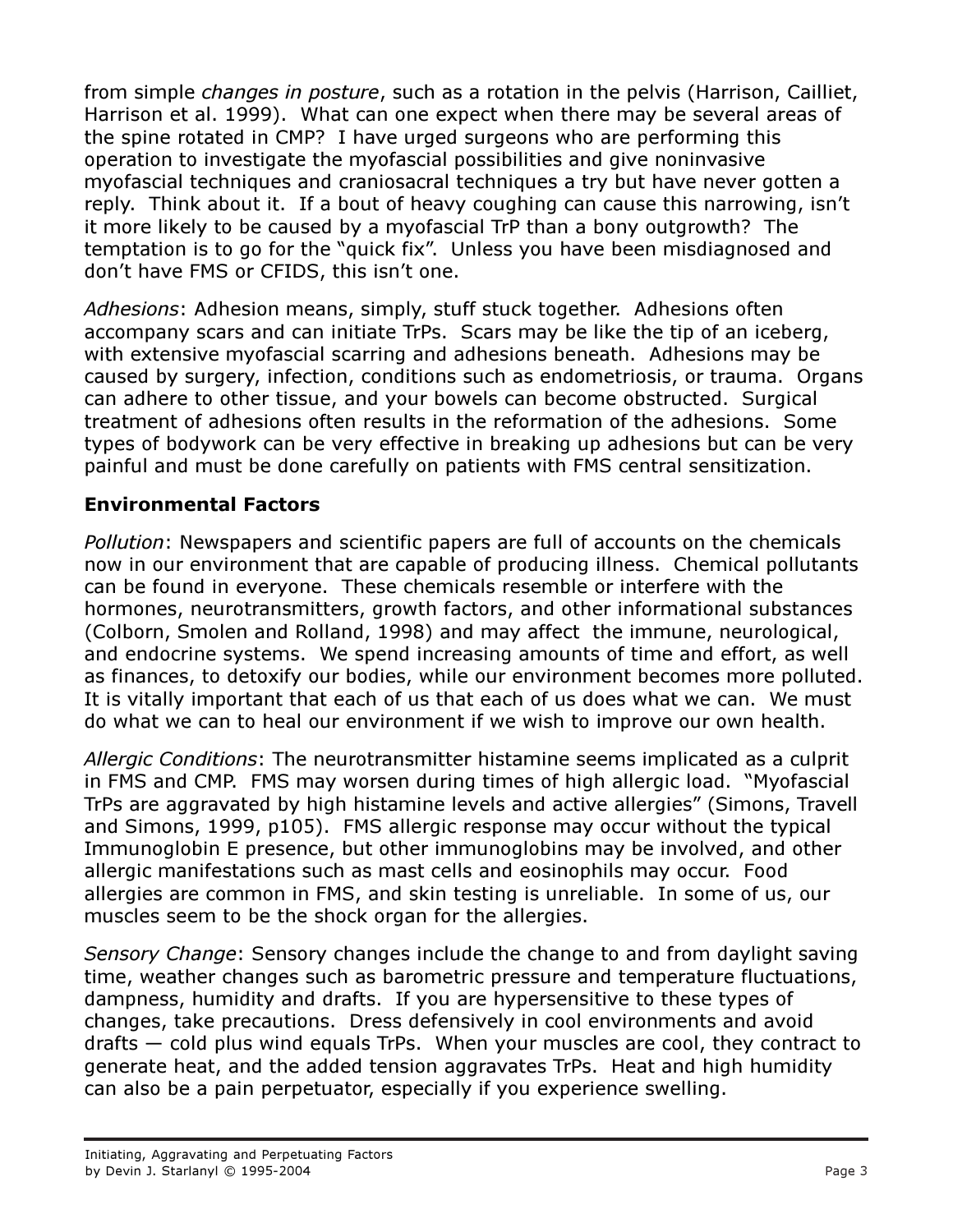Ill-Fitting, Poorly Designed Furniture: Janet Travell taught that chairs were originally designed as thrones to raise a king above his subjects and not for comfort. This is doubly true for those of us with proportionally short upper arms and/or short lower legs. These anatomical features are other perpetuating factors whose affects can be intensified by ill-fitting furniture. Many bathtubs, sinks and cabinetry are not designed for use by human beings. I wonder what the designers look like. I believe that the chair as we know it today symbolizes one of the many triumphs of packaging over substance. Chairs are basically built the same approximate size for everyone, ignoring the fact that people come in all shapes and sizes. The chair is one of the chief regulators of posture, and poor posture is one of the chief perpetuators of TrPs.

Your body is designed for the weight to be distributed through bones, not flesh. Your "sit bones" should be carrying about 60 percent of your weight when seated, with the other 40 percent transferred to your heels (Cranz, 1998). This is why your heels need to be flat on the floor or on a low footrest. Some of the worst chairs are found in automobiles and airplanes. Traveling can stress your body and mind, especially when you are driving. You are relatively immobile, and many of your muscles are in shortened positions. Your lower body circulation is often greatly impaired. It is important to move as much as possible, stretching every 20 minutes during a trip. You can alternately tense and relax separate muscles as well to help keep the blood supply and lymph flowing. It may be helpful to lean one area of your body at a time on a tennis ball. Keep moving the ball around. Working the ball around under your thigh may help circulation in this area. Squatting is a helpful movement as it stretches your spine, opens your hip joints and lower back, and activates and flexes your ankles and feet. Bending at the waist is not a good thing, because your waist was not designed to be a hinge joint. The hip is where you bend.

Prolonged Sitting: If your work keeps you relatively immobile or in one position for a long period of time, you may develop TrPs. Find a way to vary your position. Move. Raise your hands. Wiggle. Stretch your feet and flex them up and down. Take microbreaks. Be sure that your workspace is ergonomic.

Your work surface must be at the proper level for you to function in a healthy manner. Changes in the workstation alone may not be adequate. Your own body shape and ways of moving must be recognized, addressed and corrected by a combination of physical therapy, conditioning, technique retraining, education, and counseling (Pascarelli and Kella, 1993).

Long fingernails can perpetuate TrPs when you use a computer keyboard, so keep your nails trimmed. You should strike the keyboard with the point of your fingers. Otherwise, there will be too much stress on too many muscle groups. Improper lighting and awkward areas in your workspace can also perpetuate TrPs. Your reading material or copying material should be placed at eye height, not lying flat to one side of your computer. Crossing your legs when you sit constricts blood flow. This can be a problem for people with TrPs who often cross their legs to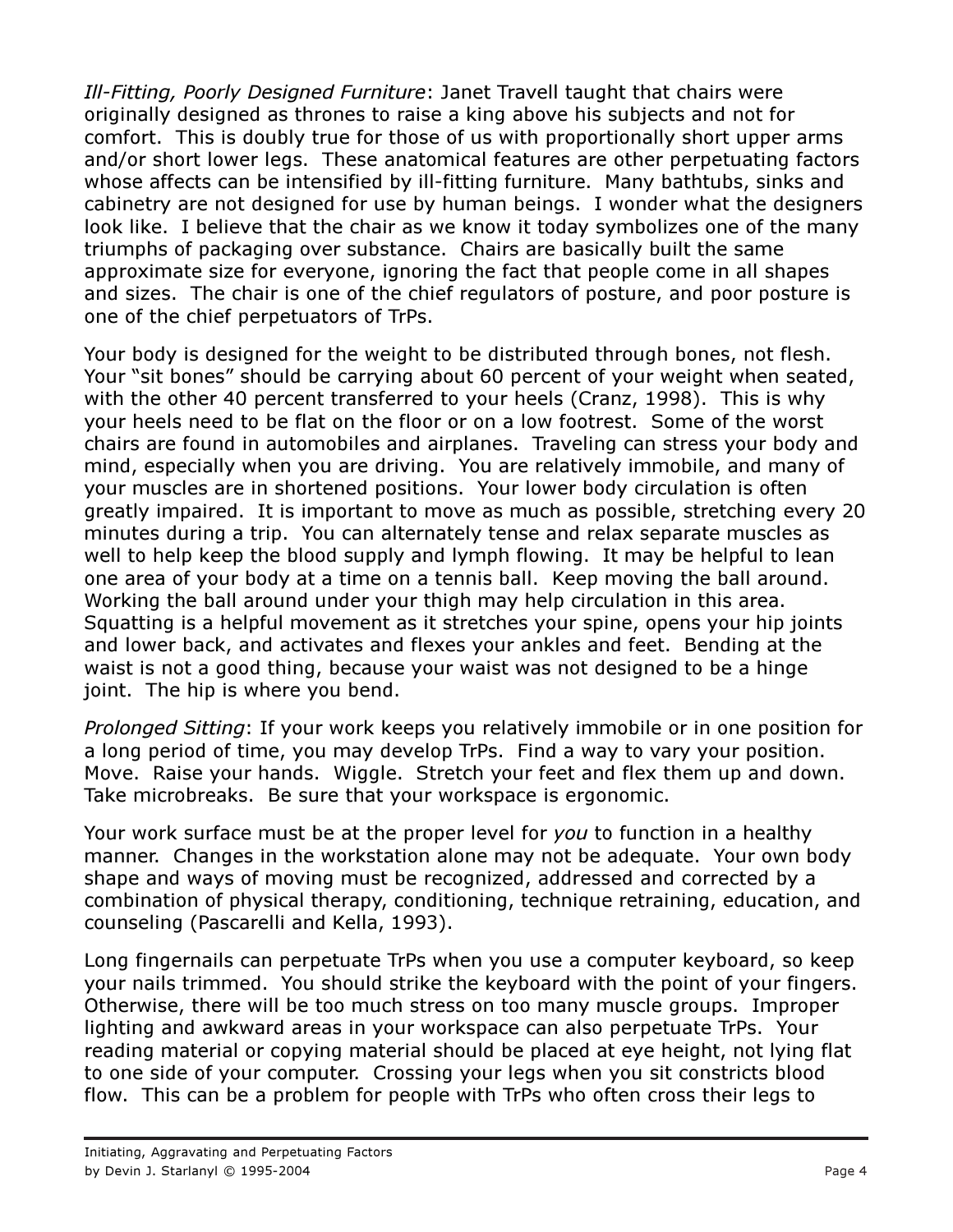achieve better balance and support. The use of a gently sloping triangular footrest helps to keep the foot in an ankle-down and toes-high position.

Immobility: Both FMS and CMP stiffness is most apparent after immobility. Casts, even walking casts, can produce TrPs. Prolonged bed rest adversely affects people with FMS and CMP. Make sure your bed is a healthy one for you. We all have different requirements, and many of us need a large number of support pillows of different sizes and designs to get us through the night. How do you feel when you get up after sleeping? Which muscles are stressed the most? How were they positioned while you slept?

# Lifestyle Choices

Certain behaviors, whether voluntarily or involuntarily, can be perpetuating factors. For example, grinding your teeth, clenching your jaw, late thumb sucking, chewing gum, the loss of your back teeth, and mouth breathing are some possible perpetuating factors in facial TrPs. The muscles you use for these activities are also the first to contract in situations of emotional tension, desperation, and/or determination. If you are in the habit of frowning or squinting, perhaps you have astigmatism or light sensitivity, which can be corrected. Be attentive.

Compression: Using a heavy shoulder bag can aggravate TrPs and start a TrP cascade. Notice if you are compressing your body with a tight collar, necktie, bra, belt or socks, or by habitually leaning in a certain way. This can be compounded if you tend to swell. Tight clothing can cause constriction of blood vessels, which can be worsened by the amplifying affect of FMS. If you have large, pendulous breasts and they cause TrPs that cannot be relieved in any way, breast reduction surgery may be necessary. Obesity may be a contributing factor in body compression.

The Good Sport Syndrome: Perhaps it's a family outing, or relatives are coming and the house needs a super cleaning. Or your sister is moving and needs help. You don't want to be thought of as a hypochondriac. You look fine. So you pretend you are fine and are a "good sport." Then you pay. And pay. Pacing is hard to learn, and it is important that you learn, and teach others, to respect your limits. The good sport syndrome may be coupled with the yo-yo effect.

If you overdo and pain worsens, you can be tempted to rest until you feel better again (and your TrPs become latent). Then you feel better and overdo, reactivating the TrPs. It's good that you felt good enough to overdo, but it's time to concentrate on pacing yourself. Alternating periods of disabling pain and relative relief, the yo-yo effect, are a sign you are out of control.

Poor Posture: Sleeping on two pillows, sleeping without adequate neck support (such as a well-fitting cervical pillow), protracted neck extension (watching tennis or bird-watching), reading in bed with a light to one side, or rolling over in bed by lifting your head and leading with it can be perpetuating factors. Modify your actions. Lie down on your bed. Now roll over, paying attention to which muscles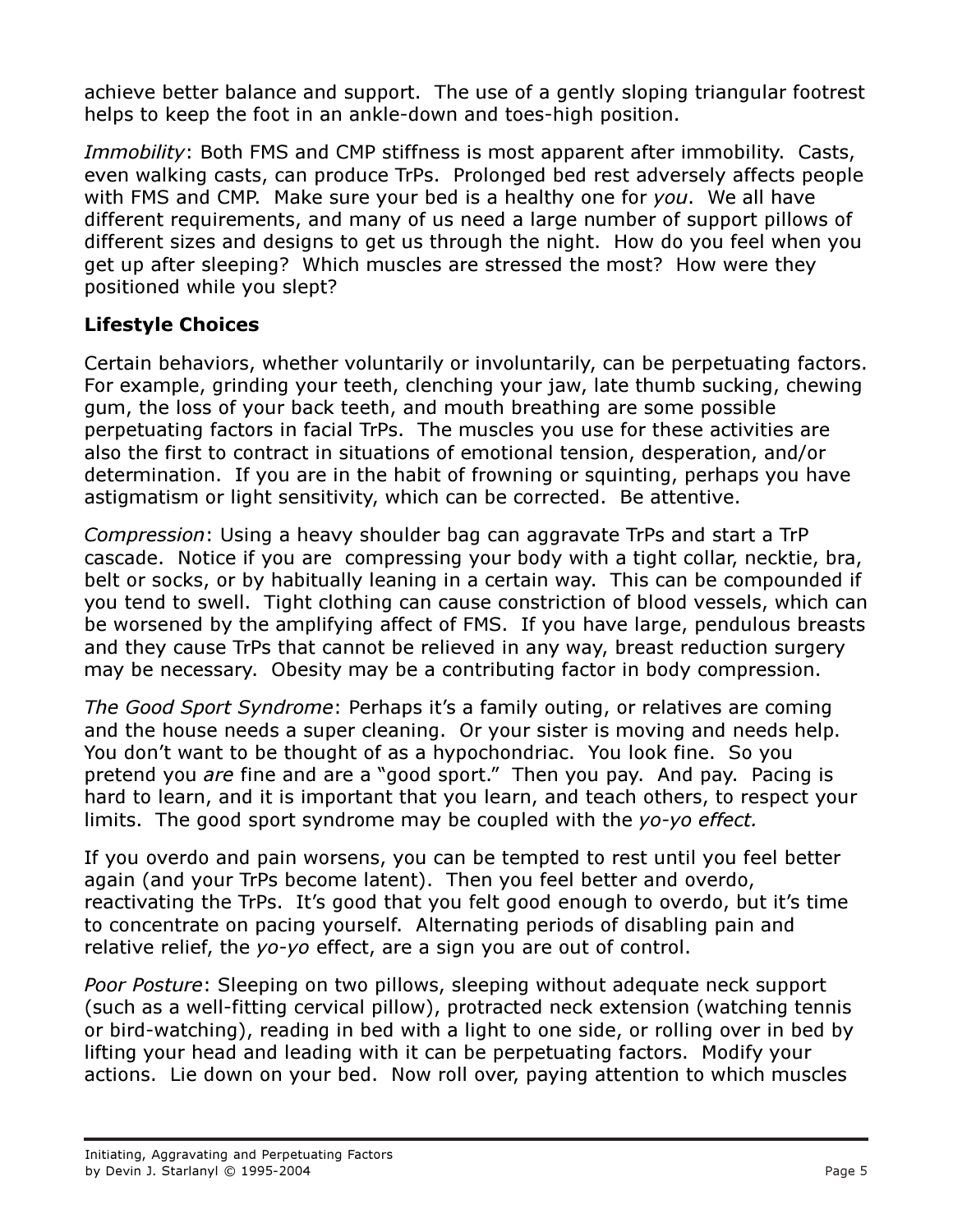you use and how you use them. Do you lift your head? Your head should remain flat when you turn. Otherwise you are placing stress on any TrPs in your neck.

Poor posture can result from poorly adjusted reading glasses and improper focal length or any such disability that continuously influences posture. This includes deafness in one ear or an injury that restricts your range of motion. Anything that encourages you to tilt your body to one side can be a perpetuating factor. Avoid a round-shouldered posture, which happens when you roll your shoulders inward. This shortens the muscles in your chest and neck, perpetuating the TrP cascade. This may start by leaning on a table or desk and may begin in school. Your finger posture is also important when you write. Hold the pen flatter, not vertical, and this may make it easier to write.

Muscle Abuse: Do you abuse your muscles? Perhaps you overuse them by pushing yourself too hard, or your boss pushes you too hard by requiring mandatory overtime, or you use muscles that you haven't warmed up properly. The failure to listen to your body is a form of abuse. Pain, fatigue, weakness, tingling, numbness, heaviness, clumsiness, stiffness, and lack of control are all signs that something is wrong.

Repetitive Motion: Repetitive motion is a common perpetuator of TrPs. For example, if you start an exercise program such as weight training or work hardening and you have TrPs, the TrPs can worsen and cascade. TrPs in the neck and shoulder muscles may restrict the movements of your arm at shoulder level. Hanging curtains, folding sheets, throwing a ball overhand, keeping an arm raised at school, ironing, or almost any repetitive motion in this area will perpetuate these TrPs and may activate others. Quick and jerky movements, pushing cold, tired muscles to overwork, working under a draft, or rushing through movements may perpetuate TrPs.

Smoking and Alcohol: Smoking is especially bad for people with FMS and CMP. Nicotine is a great stimulant. When you light a cigarette you light up your autonomic nervous system (Gershon, 1998). It is already hyperstimulated in FMS. Nicotine constricts blood vessels and decreases blood flow. This adds to any existing microcirculation problems. Carbon monoxide in a smokers' blood binds to hemoglobin, which is the oxygen-carrying workhorse of the body. This then blocks oxygen availability to the muscles. Some CMP patients have an idiosyncratic reaction to alcohol, experiencing myofascial pain soon after or the day after drinking (Simons, Travell and Simons, 1999, p 226). Alcohol stresses the body, using your valuable detox resources. Absorption of any toxic product makes the development of active TrPs more likely.

# Inappropriate Care

Proper acute care may decrease sick leave and prevent chronic problems, saving considerable resources. The content and timing of treatment for pain appear to be crucial (Linton, Hellsing and Andersson, 1993). Early diagnosis of myofascial pain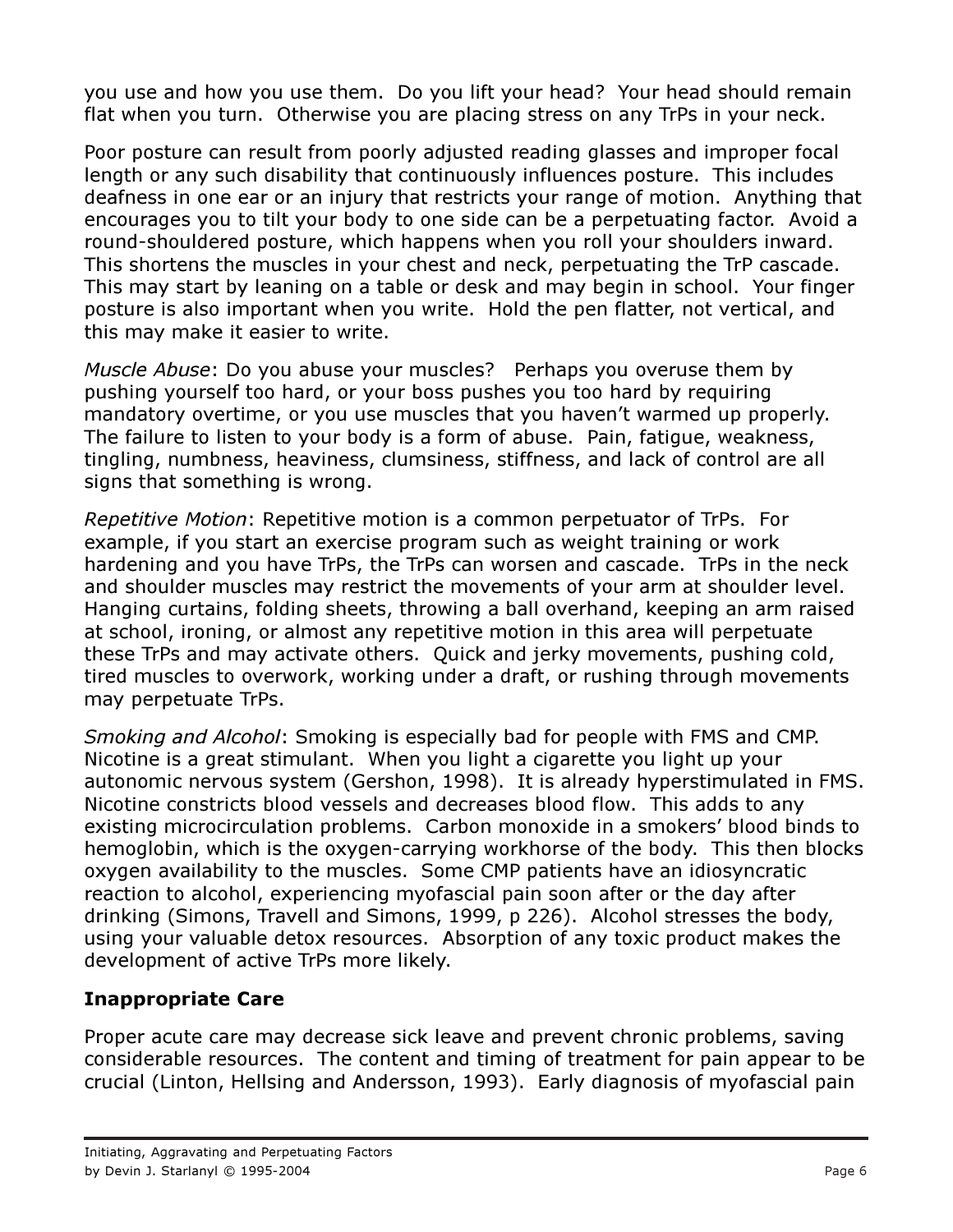syndrome and proper treatment often results in successful outcomes (Bruce, 1995). When patients are misdiagnosed or their complaints are dismissed, the lack of adequate appropriate care and support can further worsen symptoms as TrPs spread and the central nervous system is further sensitized. If TrPs are not recognized, patients may be subjected to inappropriate strengthening regimens such as work hardening and weight training, and this may, of itself, cause disability. One common failing is stretching or otherwise treating one side of your body and not the other. Often, the non-symptomatic side, if there is one, is full of latent TrPs. Swinging or rotating your head around, the head rolling exercise, can seriously overload the muscles and worsen TrPs (Simons, Travell and Simons, 1999, p 443).

# Infections and Infestations

The activity of TrPs tends to increase during any systemic viral, bacterial, yeast, or protozoal illness. Vulnerability to TrPs may start a few days before symptoms from infection worsen and may last for several weeks after the infection. Increased muscle soreness and stiffness may last several weeks following an acute viral infection such as the flu. Many of the tender spots formed in intercostal muscles after herpes zoster are TrPs that respond to injection with local anesthetic (Chen, Chen, Kuan et al. 1998).

Viral disease is a common perpetuator, especially herpes simplex type 1. This virus may cause cold sores, canker sores and mouth ulcers, or may appear on the skin as areas of isolated vesicles filled with clear fluid (Simons, Travell and Simons, 1999, p 223). Zovirax 5% ointment may ease this. A dosage of 333-500 mg niacinamide per day helps combat oral herpes, but be sure to consult with your doctor and correct any folic acid deficiency first.

Any bacterial infection, from an abscessed tooth, blocked sinuses, pelvic area or urinary tract, can affect the severity of FMS and CMP. An impacted wisdom tooth can perpetuate TrPs even when local infection is not present. Check for the possibility of yeast infection in resistant sinus congestion. It may feel like you still have an infection until you eradicate the TrPs, because they will perpetuate the symptoms after the infection is over until the TrPs are treated. Specific TrP therapy won't produce a lasting effect while a chronic infection, such as an upper respiratory infection, vaginal infection, or a parasitic infection such as tapeworm, is present. Some infections, such as Lyme Disease and hepatitis C, may initiate some cases of FMS (Rivera, de Diego, Trinchet et al. 1997).

Some people feel that FMS is caused by mycoplasmas. There are people with mycoplasma infections who don't have FMS, and there are people with FMS who don't have mycoplasma infections. Any infection can contribute to the stressors that may cause FMS and CMP. There are dangers inherent in interpreting research. There is no one cause of FMS.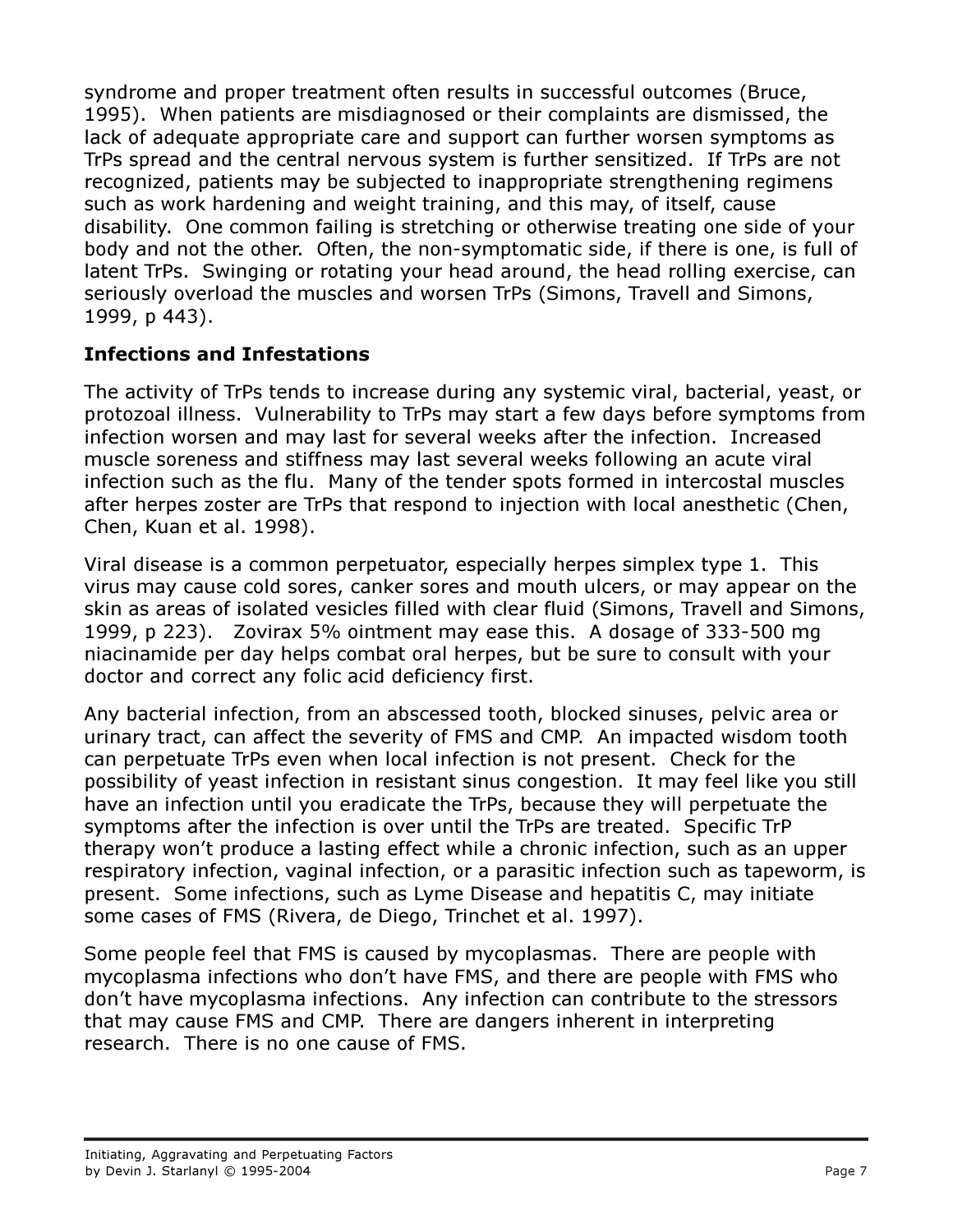### Mechanical Factors

Mechanical skeletal asymmetry and disproportion are like land mines waiting to go off. Your body compensates for inequality to provide balance. Often that compensation is viewed as the problem, rather than the body's attempt at a solution. Sometimes body asymmetry is revealed by facial asymmetry. If you put a small mirror in the middle of your face and check each side, how different are they? TrPs may cause some of this difference on one side. Any long-standing loss of range of motion on one side of your body usually means the other side is overworked.

It is important that apparent unequal leg length not be automatically treated with a heel lift. Legs apparently of unequal length may be unequal due to TrPs causing muscle torsion. Children need to be checked before the inequality results in imbalance of gait and other compensation.

Visualize your pelvis as two sets of two bowls, one sitting atop the other. The upper ones are much bigger and partially formed by your hip bones and upper buttocks. The lower bones, the hemipelvis, can be asymmetrical. An asymmetrical hemipelvis is a common perpetuating factor (Simons, Travell, Simons 1999). If the hemipelvis is smaller on one side, it tilts the bowl of the pelvis, resulting in compensating scoliosis (Egoscue and Gittines, 2000). Bones do what muscles tell them to do. This perpetuating factor can be relieved by the use of a butt lift  $-$  a small book of the right size that fits under the buttock that needs the extra lift. Often the resulting scoliosis is treated as the problem and the doctor never looks for the cause. The body is only trying to compensate for the asymmetry. When a doctor sees developing scoliosis in children or young adults, s/he should look for the reason. For more details on body asymmetry, check the book.

Head Forward Posture: Any assessment must screen for head-forward posture. This posture is indicated by a measurement of less than 6 cm curvature of the neck (Simons, Travell and Simons, 1999 p 262). Your head should be balanced on the top of your spine. If it juts forward, it creates excessive strain on the neck muscles, which in turn create excessive strain on other muscles. It throws the whole body out of alignment trying to compensate for the weight of your head  $$ which is considerable. This posture affects your lung capacity, causes pressure on your discs and affects the blood supply to your head. Whiplash injuries and broken necks are more common due to the head forward posture. If your head is already forward at the time of injury, your neck has lost much of its ability to absorb the shock of impact (Egoscue and Gittines, 1998).

Short Extremities: Proportionally short upper arms often cause you to lean one way or the other to reach arm supports. Your elbows can't reach most armrests, so you lean sideways. This causes stress to shoulder elevator muscles and contracts muscles along one side. This condition seems prevalent in Native Americans, although it is not uncommon in some other ethnic groups.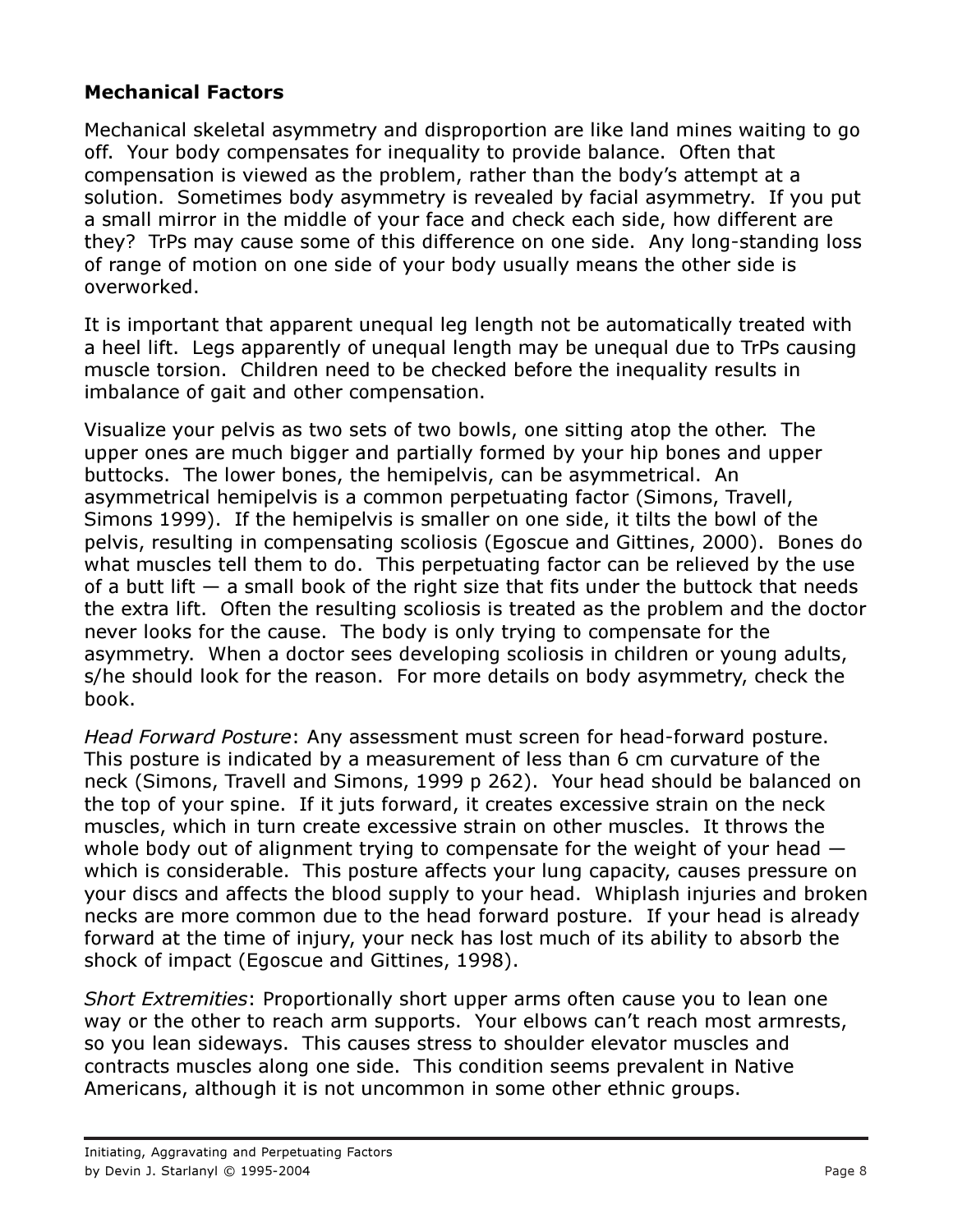Proportionally short lower legs is a perpetuating factor. You may seem tall when you sit down, but your lower legs are short. When you sit, you need a footrest to ensure that the circulation isn't cut off from your hamstrings. Short people also need to make this correction.

Ill-Fitting Shoes and Socks: A shoe with a tight upper layer and little room between shoe and foot can cause TrPs. If you use shoe inserts, take them to the store when you buy shoes. The need is for soft cushioning, not hard orthotics that may perpetuate TrPs (Travell and Simons, 1992). Shoes with heavy wear on heels and soles may perpetuate TrPs. Shoes with rigid soles that allow only ankle and no toe movement can perpetuate TrPs in the legs and feet. We need shoes with **flexible soles.** Wearing shoes with smooth soles on a hard slippery surface can perpetuate TrPs because the muscles must be constantly on guard against falling. Chilling of any muscle can activate or perpetuate TrPs.

Foot Structure: Some common varieties of foot structure create additional hazards for the person with CMP. People with fallen arches often try specially made shoe orthotics without success. The undersurface of the foot near the middle continues to be painful, and the expensive inserts lie in the closet unused. The TrPs perpetuating the flat feet need to be treated and the foot problems corrected, often with properly applied mole foam and flexible arch supports.

One type of Morton's Foot is hypermobility of the first metatarsal. The metatarsals are the joints between the arch of the foot and the toes, not the toes themselves. The second variation is the foot with a short big toe metatarsal and longer second toe metatarsal. It often has a wide web between the second and third toes. This puts proportionately more stress on the second toe because it hits the ground first. The foot rolls from the outside of the heel around the outside of the foot and toe off in an arc pattern. The outside heel of your shoe and inside of the sole above the great toe shows greater wear. Your foot may toe outward slightly and/ or your knees may tend to pull, rotate or collapse inward. Morton's Foot can result in a muscle imbalance stress situation of the whole leg. The calf and foot muscles are directly affected. Other TrPs are perpetuated as other muscles attempt to compensate for the calf and foot dysfunction. There is a common callus pattern with this condition that aids diagnosis.

Morton's foot can cause pain in your low back, thigh, knee, leg and the top of your foot, and may include numbness and tingling. It may cause weak ankles, frequently turned or sprained, and difficulty ice-skating, roller blading or skiing, due to stiff, unbending soles. Morton's Foot can produce asymmetry in the lower limb by muscular torsion, causing the upper body posture to compensate, resulting in an upper body cascade as well. Morton's foot becomes evident when you bend the toes upwards. Check the sole of the foot to see if the second metatarsal is longer. A shoe that is too small, or has a tight cap, or has high heels, aggravates Morton's foot problems.

There appears to be no technical term for what I call the FMS/CMP foot (previously FMS/MPS foot when myofascial pain was still a 'syndrome'). This foot has a broad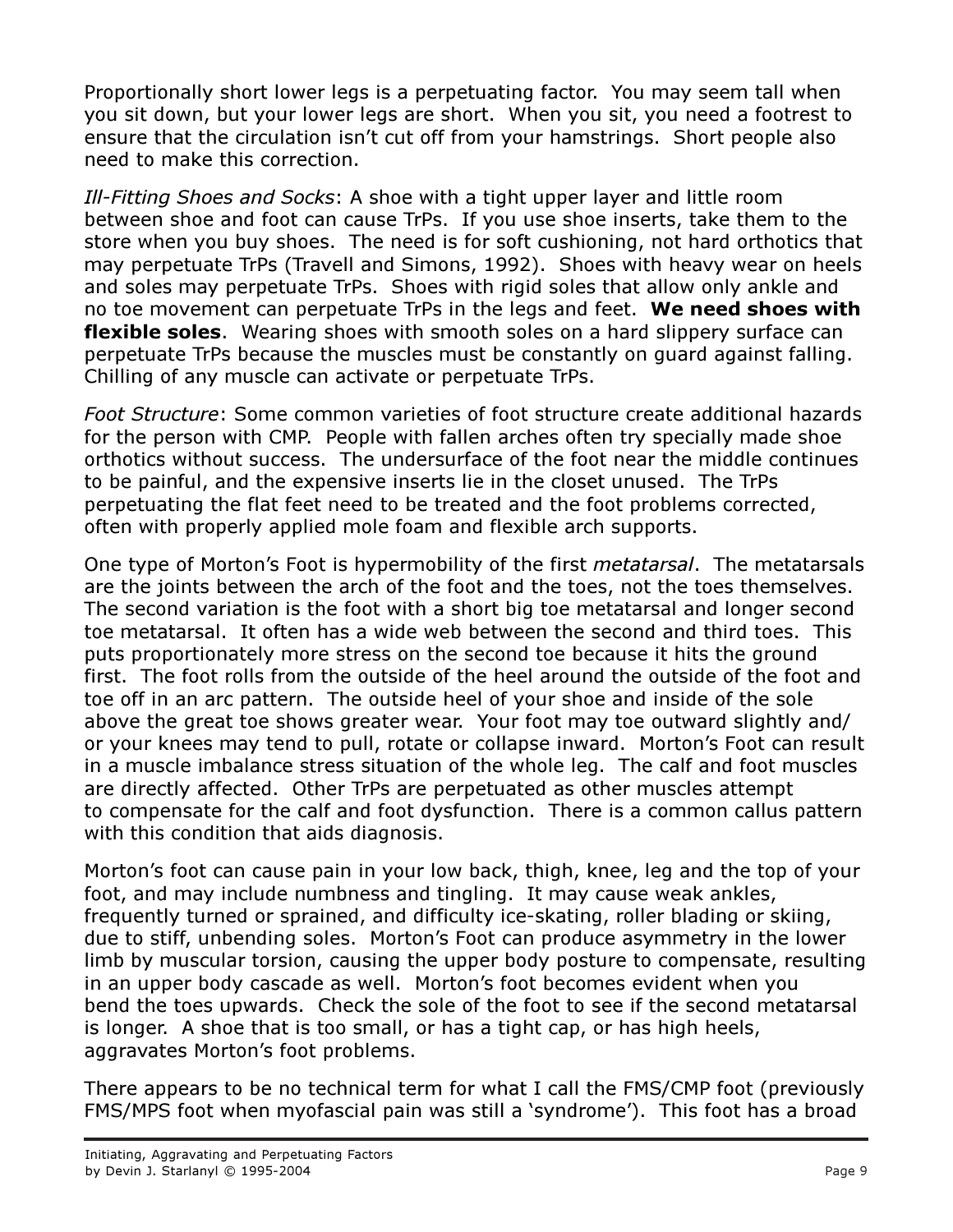front, a narrow heel ("duck foot"), and a high arch. The arch can fall suddenly, resulting in a functional flat foot that may be reversed if treated promptly with appropriate TrP work and foot inserts. There is usually a large space between the big toe and the second toe. There is also a typical callus pattern. This callus may wear a hole in your socks about the size of a dime right under the second metatarsal, in the middle of the ball of your foot. The big toe is often slanted towards the little toe.

Janet Travell researched shoes because they were damaging her patients. Pointed toes and any kind of heel are not good. The sole should be flat, and flexible at the metatarsal bend. There must be adequate room for the toes, and the heels must fit snugly. The shoe heel should be firm and fit well, to avoid sliding. Sliding irritates the Achilles tendon and can cause calluses on the sides and back of the heels. A thick foam or felt pad inside the shoe can prevent the rolling and the calluses and subsequent Achilles tendon irritation. The arch of your foot needs good support as well. For instruction on making a shoe insert that fits your needs, see the book.

## Metabolic Factors

Many possible co-existing conditions such as Sickle cell trait or anemia may be perpetuating factors because they cause your muscles to get less oxygen, and anything that interferes with the supply of oxygen to your muscles will perpetuate TrPs and add to FMS woes. Imbalance of estrogens or testosterone may also perpetuate FMS and CMP. For more on this, see the chapter on Gender issues. Vitamin and mineral inadequacy, insulin resistance and other nutritional factors are common perpetuating factors of FMS and CMP. It is important for your medical team to know what foods you avoid, as well as what you do eat, and how your food is prepared. Obesity puts stress, both physical and emotional, on anybody. Unfortunately, as with many problems associated with FMS and CMP, there are built-in self-perpetuators, such as altered carbohydrate metabolism and chocolate craving. For more on this, see the chapter on nutrition. "Some individuals have an unusually high requirement for specific vitamins" (Simons, Travell and Simons, 1999, p107). In FMS there may be low blood serum levels of essential amino acids, including tryptophan, which contribute to sleep regulation, pain control, and immune system function. The result can be lack of sleep, pain, or frequent infection. These are all perpetuating factors.

Patients with hypometabolism or hypothyroidism are more susceptible to TrPs. They often get only temporary relief from therapy (Simons, Travell and Simons, 1999, p 213). FMS patients often have need for thyroid supplementation. Meaningful TSH values require a functioning HPA-axis, which is often not the case in FMS. Intolerance to low-dose thyroid supplementation may be due to B1 deficiency. Supplement with thiamine, and then try again. Always ensure adequate thiamine (B1) levels before starting thyroid supplementation. Smoking impairs the action of thyroid hormone and will accentuate the symptoms of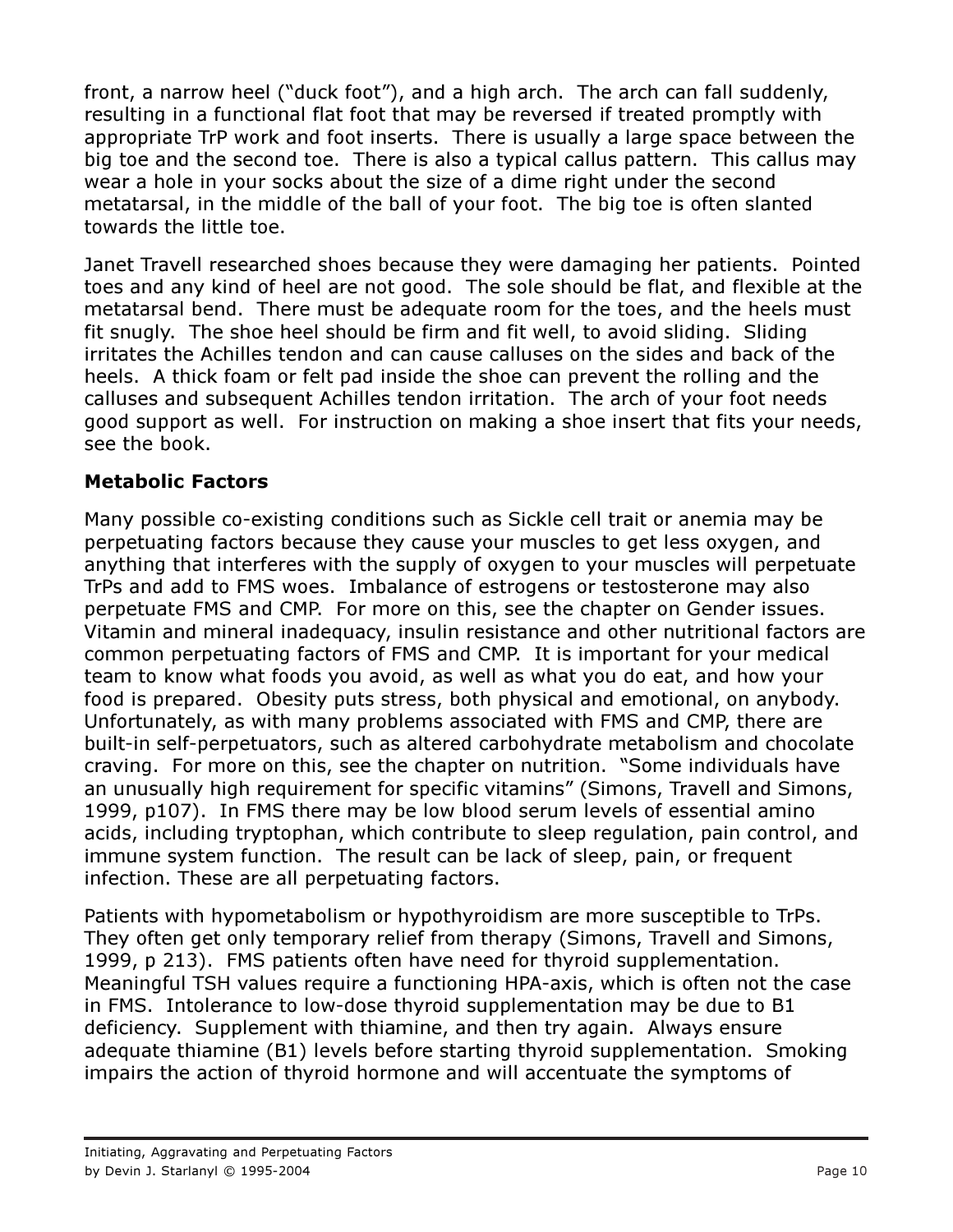hypothyroidism (Simons, Travell and Simons, 1999, p 218). Lack of restorative sleep perpetuates both FMS and CMP. For more on this, see the chapter on sleep.

Reactive Hypoglycemia (RHG) and Insulin Resistance (IR): There is a certain type of hypoglycemia, or low blood sugar, which accompanies many cases of FMS and CMP. This is not the same as the fasting hypoglycemia that shows up on the glucose tolerance test. Reactive hypoglycemia usually occurs two to three hours after a high carbohydrate meal, overstimulating insulin release that triggers an adrenalin response. This can cause symptoms such as tremors, rapid heart rate and sweating. Anxiety also stimulates adrenalin, as do caffeine and nicotine. Reactive hypoglycemia may lead to IR. People with IR often display clinical abnormalities other than impaired glucose tolerance, including central obesity, hypertension and abnormal coagulation (Sowers and Draznin, 1998). Reactive hypoglycemia and IR not only can perpetuate FMS and CMP, they can institute a metabolic cascade on their own, leading to, among other things, type II diabetes. These conditions, until fairly recently, were not taken as seriously as they should by some in the medical community. This is changing. For more on these perpetuating factors, see the book.

Microcirculation: Disturbed microcirculation in combination with muscle activity can cause localized muscle pain. One study found indications that in chronic localized pain, and in FMS patients who started with localized pain, muscle changes may initiate and maintain the sensitization of pain receptors, which is a key finding in both chronic regional muscle pain and in FMS (Henriksson, 1999).

### Psychological Issues

Recurrent or chronic pain, especially pain caused by an undiagnosed or invisible cause, has a destructive effect on your sense of self. With FMS and CMP, visit after visit to doctor after doctor may provide little or no relief. Every doctor may give you a different diagnosis. Because some of the symptoms of FMS may also be symptoms of depression, some doctors may believe that your condition is psychiatric. Your frustration mounts, and true depression and progressive disability may follow. It is harmful when others, especially physicians and other health care professionals, imply that you are somehow to blame for your afflictions. It is stressful when friends, relatives and even your medical team consider your symptoms trivial.

Patients often restrict their activity when they are told that they must learn to live with their pain. It hurts to move. This immobility perpetuates TrPs as the muscles shorten even more with disuse. Patients are often put on heavy doses of aspirin, steroids, and other anti-inflammatory medications that frequently add a whole new layer of symptoms and further stress.

The Depression Factor: It is unlikely that a doctor would tell a patient in agony with a severe rheumatoid arthritis flare to put on a happy face, ignore the pain and get on with life, yet such words are said to FMS and CMP patients every day, and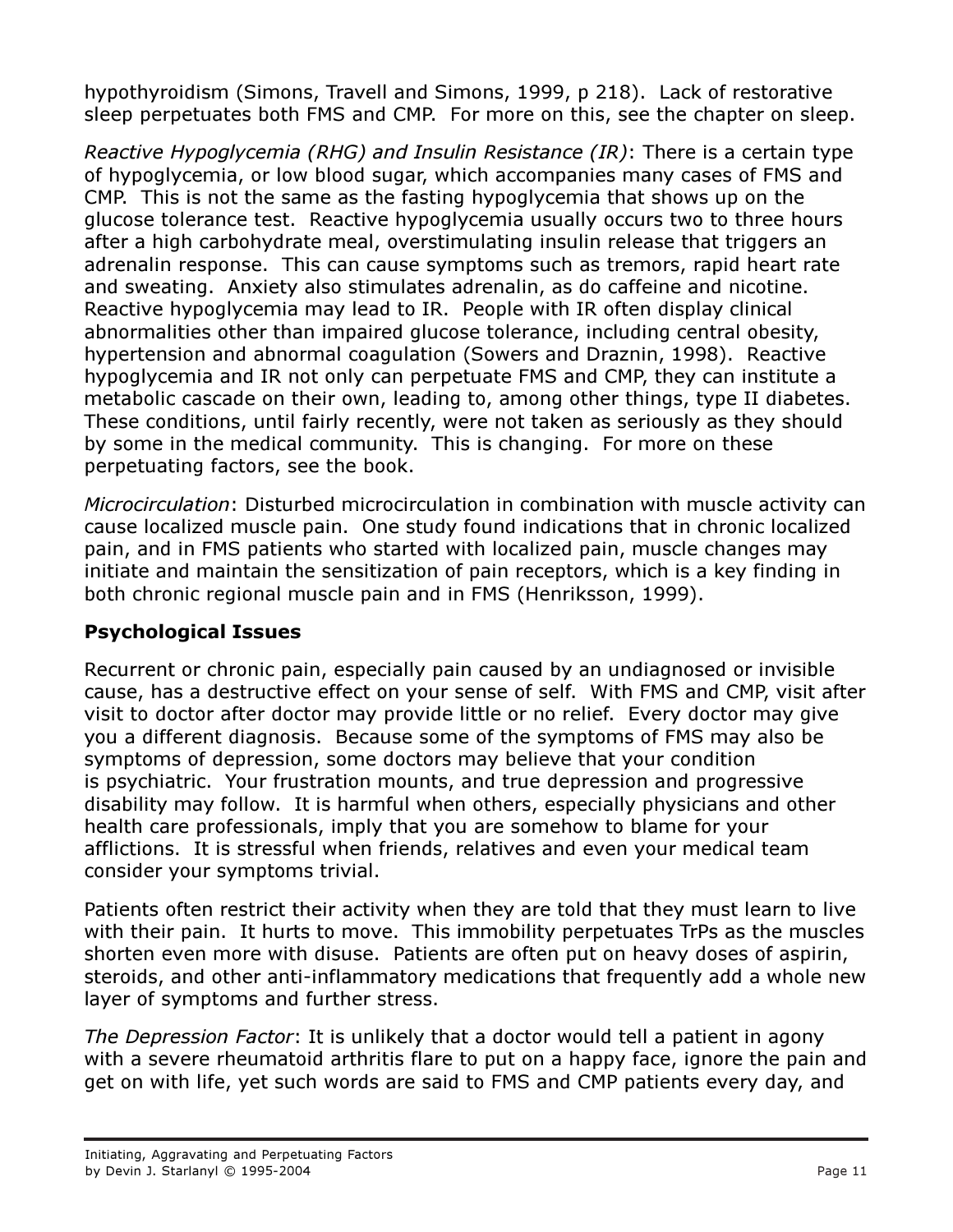these statements have enormous negative effects. There is nothing you can do about poor treatment and cruel comments of the past. You need to educate others, but you must learn not to take negative talk personally. Help yourself by learning positive, life-affirming, peaceful ways to cope with your illness and with the lack of education and disbelief of others. Focus on the present. Work on enhancing your health. Take control of the management of your health care. You can't change other people. You can change your reactions to them. Avoid generating negativity. Guilt, blame, hurt, anger, fear and frustration are negative emotions. You shouldn't take abuse from anyone. The world directs more than enough negativity your way. Don't take it from yourself. Don't generate more.

Psychological symptoms are often secondary to chronic pain, but they still need to be treated. The longer the duration and the greater the intensity of unrelieved pain, the greater the depression is likely to be. Relief of the depression permits you to take more responsibility for putting into action the processes you need to improve your life. Anxiety and tension tighten your muscles. One study showed that patients with myofascial disorders reported significantly worse pain, higher depression scores, more interpersonal conflict, and less support from others than patients with arthritis, yet they did not differ from the arthritis patients on personality traits (Faucett and Levine,1991). This indicates that the pain and the nature of the pain cause depression and conflict. A psychologically healthy person finds the functional restrictions imposed by FMS and CMP frustrating.

There is a subset of FMS patients with a history of sexual/physical abuse (Alexander, Bradley, Alarcon et al. 1998). Researchers have found that childhood traumatic events are significantly related to chronic pain states (Goldberg, Pachas and Keith, 1999). Any kind of psychological stressor can be a perpetuating factor, and sustained or severe psychological trauma can be initiating factors. Even working under pressure or frustration can cause you to tense your muscles and develop TrPs. The MMPI I and II are still the best tests we have presently for assessing personality, but they don't take into consideration that many answers may be determined by physical illness. There is no chance to explain the "why" of the answer. Computers score most of the tests. You need to get raw data scores and check out the "indicative" questions. If you check these and make allowances for what answers were affected by your physical symptoms, your personality profile may be entirely different. For example, you may avoid parties. This may reflect fatigue level or sensory overload rather than lack of sociability. Your mental health counselor must be made aware of this, and you may want to schedule a session specifically to talk about the answers before the profile is drawn up. This will provide your counselor, and you, with a more accurate result.

Overwork: The personal vulnerabilities of competent individuals often cause them to extend themselves beyond reasonable bounds (Davidhizar, 1991). Special talents need to be conserved for best utilization. This is very true in the fields of FMS and CMP, where it often seems that there are often too few knowledgeable people to handle the urgent needs of a great many. There is also a message here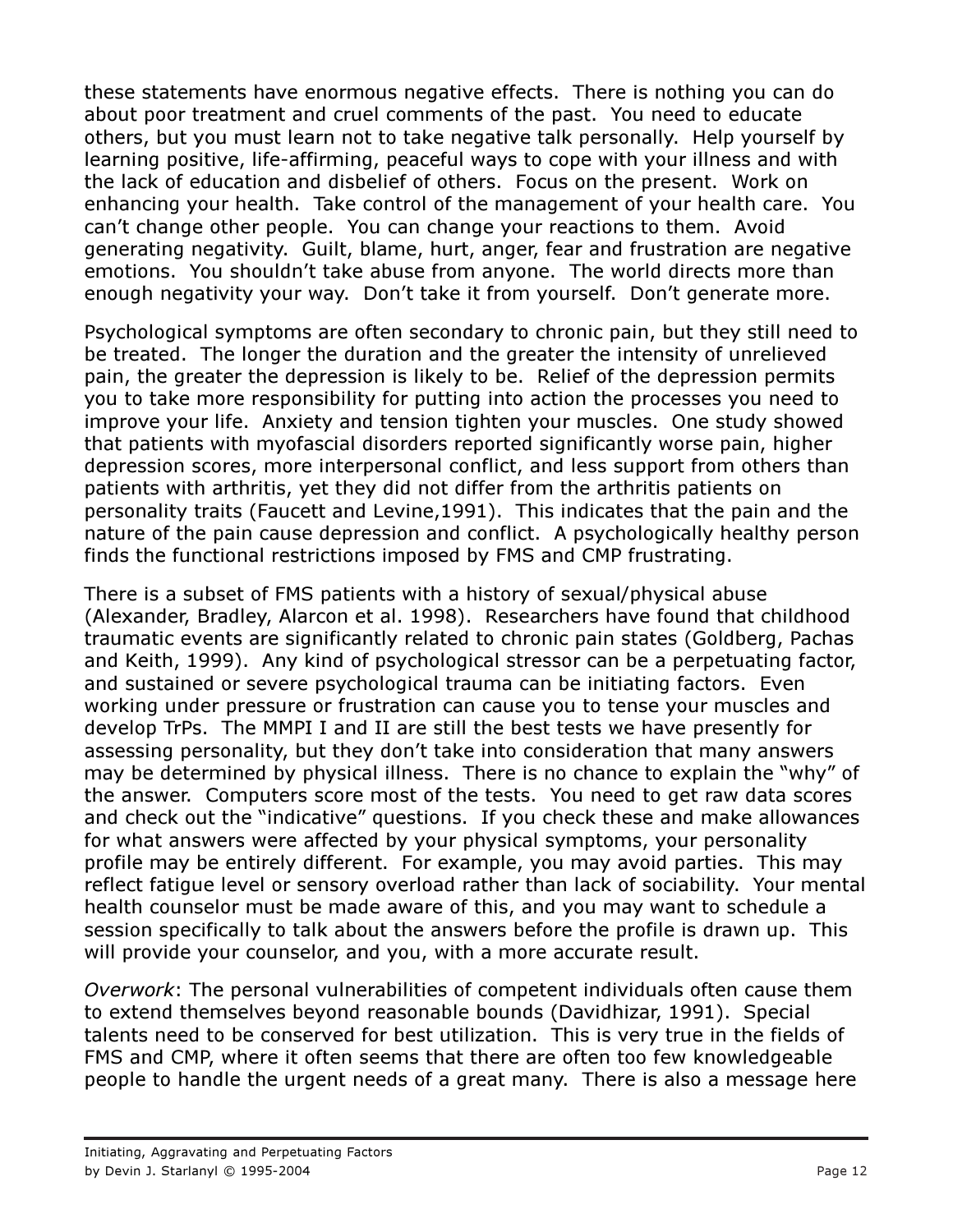for those managers who, when they want something done, give it to someone who is already doing the most. That burns out your best people. Supervisors should intervene to assist these workers in taking steps to protect themselves from a lifestyle that decreases career longevity and promotes psychological discontent.

Trauma: Any assessment following whiplash injury must include examination for TrPs. Myofascial pain from TrPs is present in a hundred percent of cases of chronic whiplash pain, including those with facet joint injury and discogenic pain (Gerwin and Dommerholt, unpublished data). Generalized central hyperexcitability is common in patients suffering from chronic whiplash syndrome (Koelback Johnson, Graven Nielsen, Schou Olesen et al. 1999). There are increased rates of FMS following cervical spine injury (Buskila, Neumann, Vaisberg et al. 1997). Concussion may go unrecognized, because when cortical activity is interrupted as it is during a concussion, you may not remember the head impact and may not remember loss of consciousness. What does it take to injure the central nervous system? We don't know. We do know that it doesn't take a motor vehicle accident to cause a whiplash effect. If you have been involved in an automobile accident, make sure you have both FMS and CMP assessed by competent practitioners. From what we know, early intervention will prevent an injury-induced metabolic cascade, and treatment with agents that activate cerebral metabolism may mitigate chronic symptoms (Mamelak M. 2000). For more on this, see the book.

Repetitive motion is a specific type of trauma. It is important to vary your motions as much as possible. You may even need to relearn how to move. Often we need to go through an unlearning of bad habits, and then a mental as well as physical retraining effort.

Surgery is a carefully orchestrated and planned trauma. Surgeons may often be untrained in FMS and CMP, although anesthesiologists are becoming increasingly more aware. During prolonged surgeries while being kept in static and sometimes odd postures, muscles may undergo passive overstretch. Muscles develop TrPs that, if untreated, will persist as chronic pains. Myofascial pain should be considered in any patient who develops pain in one or more muscles following surgery with general anesthesia (Prasanna, 1993). For more information, see The Fibromyalgia Advocate, "What Your Surgeon Should Know."

I have heard of countless cases where vertebrae have been surgically fused because of degeneration, only to have the discs above and/or below degenerate, requiring more spinal fusion. If muscles are contractured and TrPs are pulling the bones out of alignment, the misalignment of bones can cause eventual disc degeneration. The misalignment of bones is the symptom in this case, not the problem. The TrPs must be treated. Dealing with the disc or the vertebrae does nothing to reduce the strain from the muscles. We know that TrPs are more likely to occur in certain muscles in the presence of cervical disc lesions at specific levels (Hsueh, Yu, Kuan et al. 1998). You must deal with the TrPs, or the surgery will simply cause more strain, resulting in more contracture and future problems.